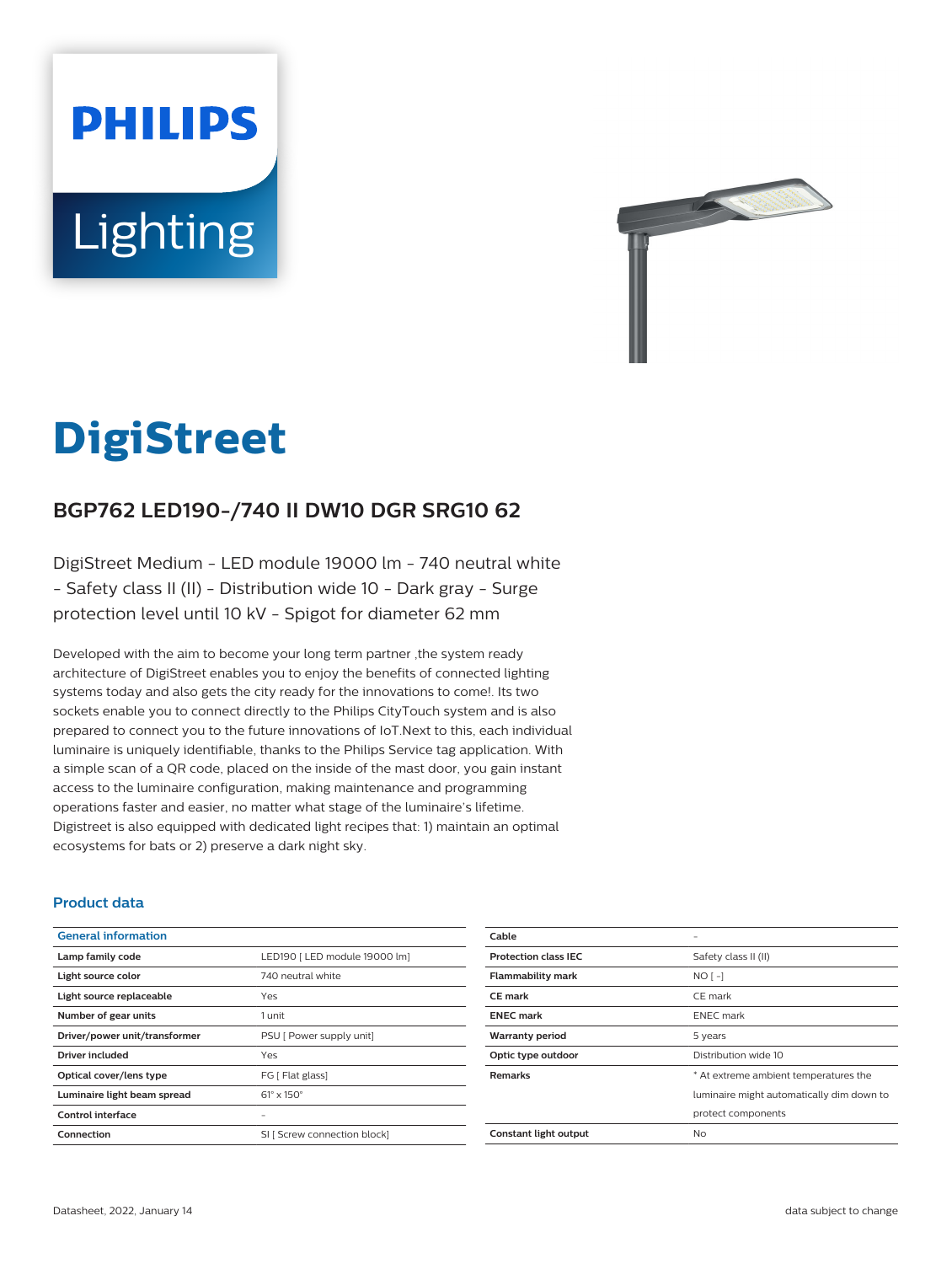## **DigiStreet**

| Number of products on MCB of 16 A type | 8                                              |
|----------------------------------------|------------------------------------------------|
| B                                      |                                                |
| <b>EU RoHS compliant</b>               | Yes                                            |
| Light source engine type               | LED                                            |
| Serviceability class                   | Class A, luminaire is equipped with            |
|                                        | serviceable parts (when applicable): LED       |
|                                        | board, driver, control units, surge protection |
|                                        | device, optics, front cover and mechanical     |
|                                        | parts                                          |
| <b>Product family code</b>             | BGP762 [ DigiStreet Medium]                    |
|                                        |                                                |
| <b>Light technical</b>                 |                                                |
| Upward light output ratio              | $\circ$                                        |
| Standard tilt angle posttop            | $O^{\circ}$                                    |
| Standard tilt angle side entry         | $\mathrm{O}^\circ$                             |
|                                        |                                                |
| <b>Operating and electrical</b>        |                                                |
| <b>Input Voltage</b>                   | 220-240 V                                      |
| <b>Input Frequency</b>                 | 50 to 60 Hz                                    |
| Inrush current                         | 53 A                                           |
| Inrush time                            | 0.3 <sub>ms</sub>                              |
| <b>Power Factor (Min)</b>              | 0.99                                           |
|                                        |                                                |
| <b>Controls and dimming</b>            |                                                |
| Dimmable                               | Yes                                            |
|                                        |                                                |
| <b>Mechanical and housing</b>          |                                                |
| <b>Housing Material</b>                | Aluminum die-cast                              |
| Reflector material                     | Polycarbonate                                  |
| Optic material                         | Acrylate                                       |
| Optical cover/lens material            | Glass                                          |
| <b>Fixation material</b>               | Stainless steel                                |
| <b>Mounting device</b>                 | 62 [ Spigot for diameter 62 mm]                |
| Optical cover/lens shape               | Flat                                           |
| Optical cover/lens finish              | Clear                                          |
| <b>Overall length</b>                  | 860 mm                                         |
| <b>Overall width</b>                   | 361 mm                                         |
| <b>Overall height</b>                  | 107 mm                                         |
| Effective projected area               | $0.068$ m <sup>2</sup>                         |
| Color                                  | Dark gray                                      |
| Dimensions (Height x Width x Depth)    | 107 x 361 x 860 mm (4.2 x 14.2 x 33.9 in)      |

| <b>Approval and application</b>               |                                         |
|-----------------------------------------------|-----------------------------------------|
| Ingress protection code                       | IP66 [ Dust penetration-protected, jet- |
|                                               | proof]                                  |
| Mech. impact protection code                  | IK09 [ 10 J]                            |
| <b>Surge Protection (Common/Differential)</b> | Surge protection level until 10 kV      |
| Initial performance (IEC compliant)           |                                         |
| Initial luminous flux (system flux)           | 17100 lm                                |
| <b>Luminous flux tolerance</b>                | $+/-7%$                                 |
| Initial LED luminaire efficacy                | 155 lm/W                                |
| Init. Corr. Color Temperature                 | 4000 K                                  |
| Init. Color Rendering Index                   | 70                                      |
| Initial chromaticity                          | (0.38. 0.38) SDCM <5                    |
| Initial input power                           | 110 W                                   |
| Power consumption tolerance                   | $+/-10%$                                |
| Init. Color Rendering Index Tolerance         | $+/-2$                                  |
| Lumen maintenance at median useful life* L97  |                                         |
| life 100000 h                                 |                                         |
| 100000h                                       |                                         |
| <b>Application conditions</b>                 |                                         |
| Ambient temperature range                     | -40 to +50 $^{\circ}$ C                 |
| Maximum dim level                             | Not applicable                          |
| <b>Product data</b>                           |                                         |
| Full product code                             | 871869637835900                         |
| Order product name                            | BGP762 LED190-/740 II DW10 DGR SRG10    |
|                                               |                                         |
|                                               | 62                                      |
| EAN/UPC - Product                             | 8718696378359                           |
| Order code                                    | 37835900                                |
| Numerator - Quantity Per Pack                 | 1                                       |
| Numerator - Packs per outer box               | 1                                       |



**Net Weight (Piece)** 9.000 kg